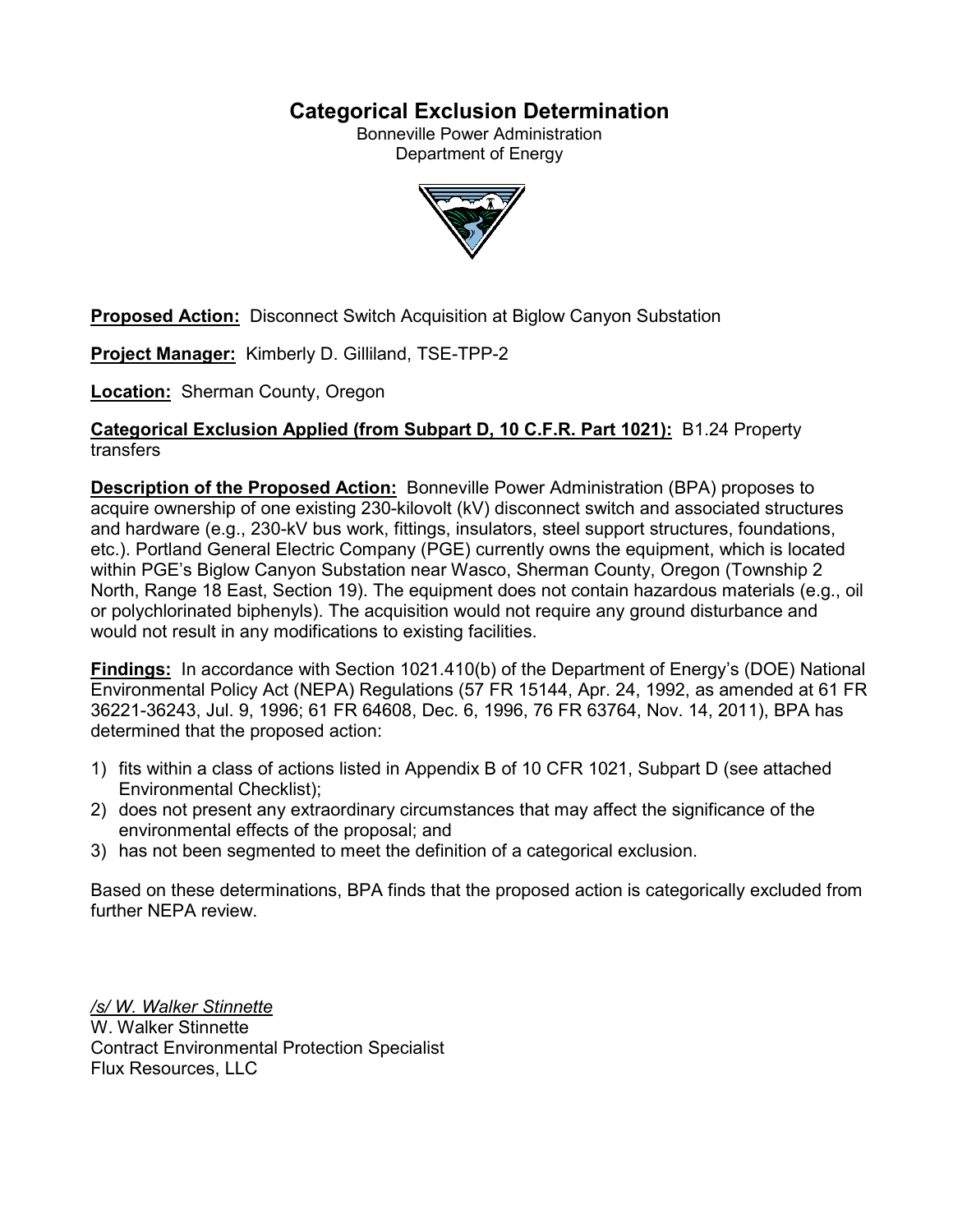Reviewed by:

*/s/ Carol P. Leiter* Carol P. Leiter Supervisory Environmental Protection Specialist

Concur:

*/s/ Katey C. Grange March 15, 2022* Katey C. Grange Date NEPA Compliance Officer

Attachment(s): Environmental Checklist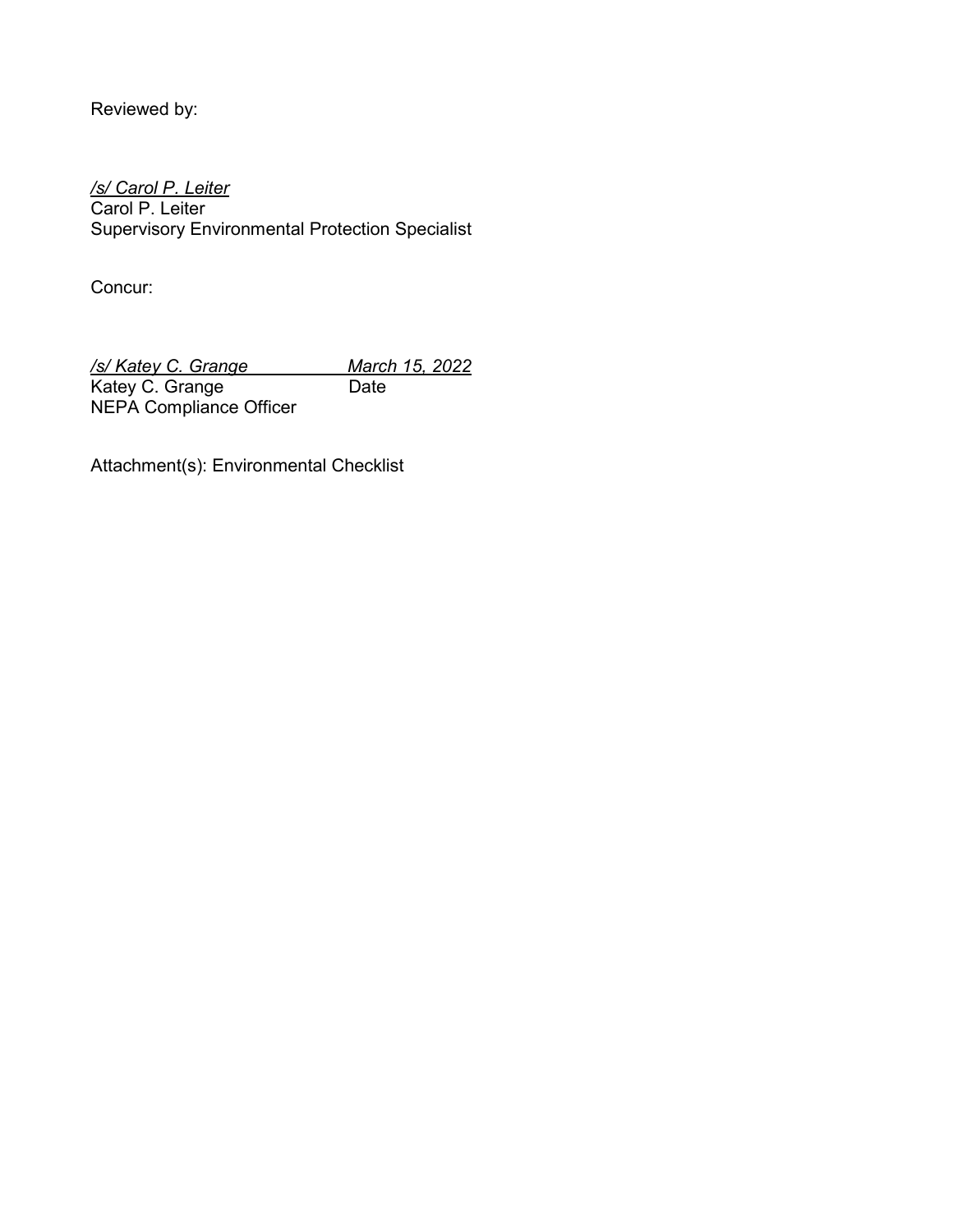# **Categorical Exclusion Environmental Checklist**

This checklist documents environmental considerations for the proposed project and explains why the project would not have the potential to cause significant impacts on environmentally sensitive resources and would meet other integral elements of the applied categorical exclusion.

**Proposed Action:** Disconnect Switch Acquisition at Biglow Canyon Substation

# **Project Site Description**

The disconnect switch is located on PGE fee-owned property within PGE's Biglow Canyon Substation near Wasco, Sherman County, Oregon (Township 2 North, Range 18 East, Section 19). No on-the-ground work at Biglow Canyon Substation would be required.

# **Evaluation of Potential Impacts to Environmental Resources**

## **1. Historic and Cultural Resources**

Potential for Significance: No

Explanation: Biglow Canyon is not eligible for inclusion in the National Register of Historic Places, and the proposed undertaking would not require any ground disturbance that could affect archaeological resources. Therefore, the proposed undertaking would have no potential to cause effects to historic properties.

## **2. Geology and Soils**

Potential for Significance: No

Explanation: The proposed action is an equipment acquisition only. Therefore, the proposed action would not impact geology and soils.

## **3. Plants (including Federal/state special-status species and habitats)**

Potential for Significance: No

Explanation: The proposed action is an equipment acquisition only. Therefore, the proposed action would have no effect on plant species or habitats.

## **4. Wildlife (including Federal/state special-status species and habitats)**

Potential for Significance: No

Explanation: The proposed action is an equipment acquisition only. Therefore, the proposed action would have no effect on wildlife species or habitats.

## **5. Water Bodies, Floodplains, and Fish (including Federal/state special-status species, ESUs, and habitats)**

Potential for Significance: No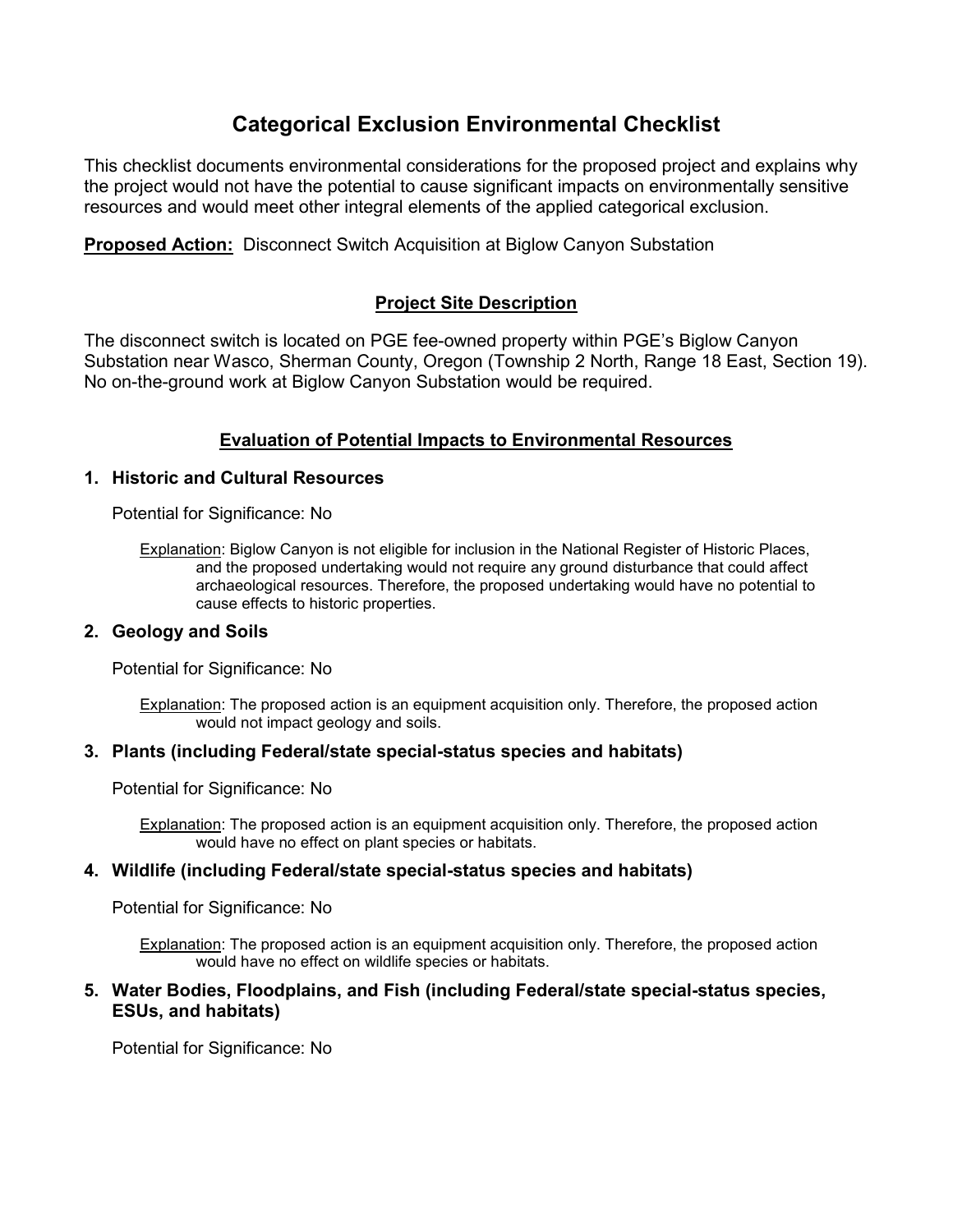Explanation: The proposed action is an equipment acquisition only. Therefore, the proposed action would not impact water bodies or floodplains and would have no effect on fish species or habitats.

### **6. Wetlands**

Potential for Significance: No

Explanation: The proposed action is an equipment acquisition only. Therefore, the proposed action would not impact wetlands.

#### **7. Groundwater and Aquifers**

Potential for Significance: No

Explanation: The proposed action is an equipment acquisition only. Therefore, the proposed action would not impact groundwater or aquifers.

#### **8. Land Use and Specially-Designated Areas**

Potential for Significance: No

Explanation: The proposed action is an equipment acquisition only. Therefore, the proposed action would not impact land use or specially-designated areas.

#### **9. Visual Quality**

Potential for Significance: No

Explanation: The proposed action is an equipment acquisition only. Therefore, the proposed action would not impact visual quality.

#### **10. Air Quality**

Potential for Significance: No

Explanation: The proposed action is an equipment acquisition only. Therefore, the proposed action would not impact air quality.

#### **11. Noise**

Potential for Significance: No

Explanation: The proposed action is an equipment acquisition only. Therefore, the proposed action would not impact noise.

### **12. Human Health and Safety**

Potential for Significance: No

Explanation: The proposed action is an equipment acquisition only. Therefore, the proposed action would not impact human health and safety.

#### **Evaluation of Other Integral Elements**